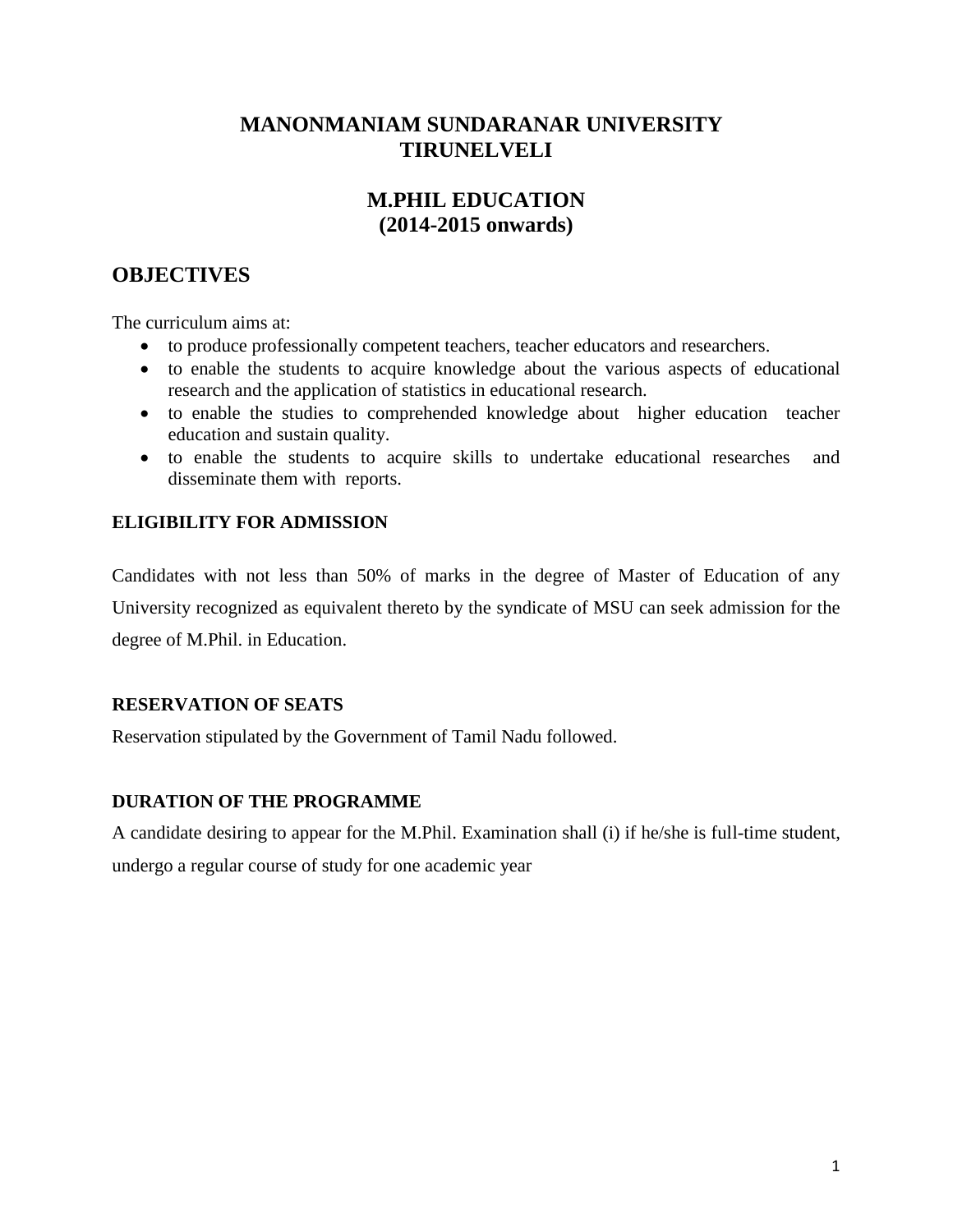# **COURSE OF STUDY:**

## **I. PAPERS FOR SEMESTER- I**

Paper 1: Advanced Research Methodology and Statistics in Education Paper 2: Perspectives in Higher Education

## **PAPER FOR SEMESTER- II**

Paper 3: Area paper *Research Colloquium Dissertation Viva-Voce*.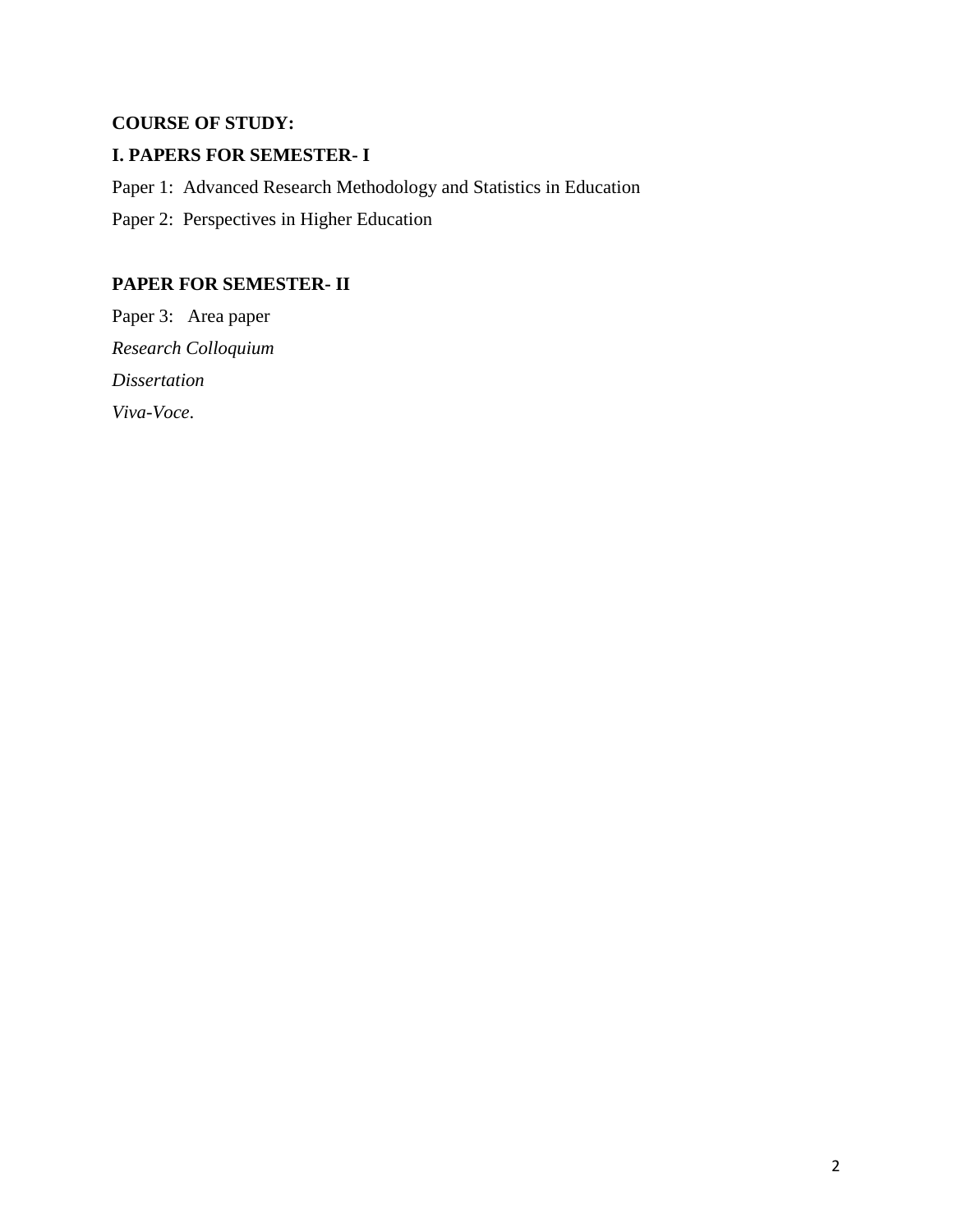# **SCHEME OF EXAMINATION:**

| Paper | <b>Sem</b>   | <b>Title</b>                   | <b>Credit</b> | <b>Internal</b> |            | <b>External</b> |            | <b>Total</b> |            |
|-------|--------------|--------------------------------|---------------|-----------------|------------|-----------------|------------|--------------|------------|
|       | ester        |                                |               | Min             | <b>Max</b> | Min             | <b>Max</b> | Min          | <b>Max</b> |
| I     | $\mathbf I$  | Advanced<br>Research           | 8             | $\overline{a}$  | 25         | 38              | 75         | 50           | 100        |
|       |              | Methodology<br>and             |               |                 |            |                 |            |              |            |
|       |              | <b>Statistics in Education</b> |               |                 |            |                 |            |              |            |
| I     | $\mathbf I$  | Perspectives<br>Higher<br>in   | 8             | ۰               | 25         | 38              | 75         | 50           | 100        |
|       |              | Education                      |               |                 |            |                 |            |              |            |
| III   | $\mathbf{I}$ | Area Paper                     | 8             | $\overline{a}$  | 25         | 38              | 75         | 50           | 100        |
| IV    | $\mathbf{I}$ | Project                        | 16            | $\overline{a}$  | 100        | 50              | 100        | 100          | 200        |
|       |              |                                |               |                 | D.I-75     |                 | D.E-75     |              |            |
|       |              |                                |               |                 | $V.I-25$   |                 | $V.E-25$   |              |            |
|       |              | Total                          | 40            |                 |            |                 |            | 250          | 500        |

| Sl. No.                | Title of the Paper                                        | Teaching<br>Contact Hrs. | Exam<br>Hours | Max. Mks. | Credits                  |  |
|------------------------|-----------------------------------------------------------|--------------------------|---------------|-----------|--------------------------|--|
| <b>First Semester</b>  |                                                           |                          |               |           |                          |  |
| 1.                     | Paper- 1- Research Methodology                            | 8                        | 3             | 100       | 8                        |  |
| 2.                     | Paper-II- Advanced Paper                                  | 8                        | 3             | 100       | 8                        |  |
|                        | in<br>Project<br>Final<br>(Evaluation<br>semester)        | 12                       |               |           | $\overline{\phantom{0}}$ |  |
| <b>Second Semester</b> |                                                           |                          |               |           |                          |  |
| 3.                     | Paper - III- Project<br>Oriented<br><b>Optional Paper</b> | 8                        | 3             | 100       | 8                        |  |
| $\overline{4}$ .       | Project                                                   | 20                       | Viva-<br>voce | 200       | 16                       |  |
|                        |                                                           |                          | Total         | 500       | 40                       |  |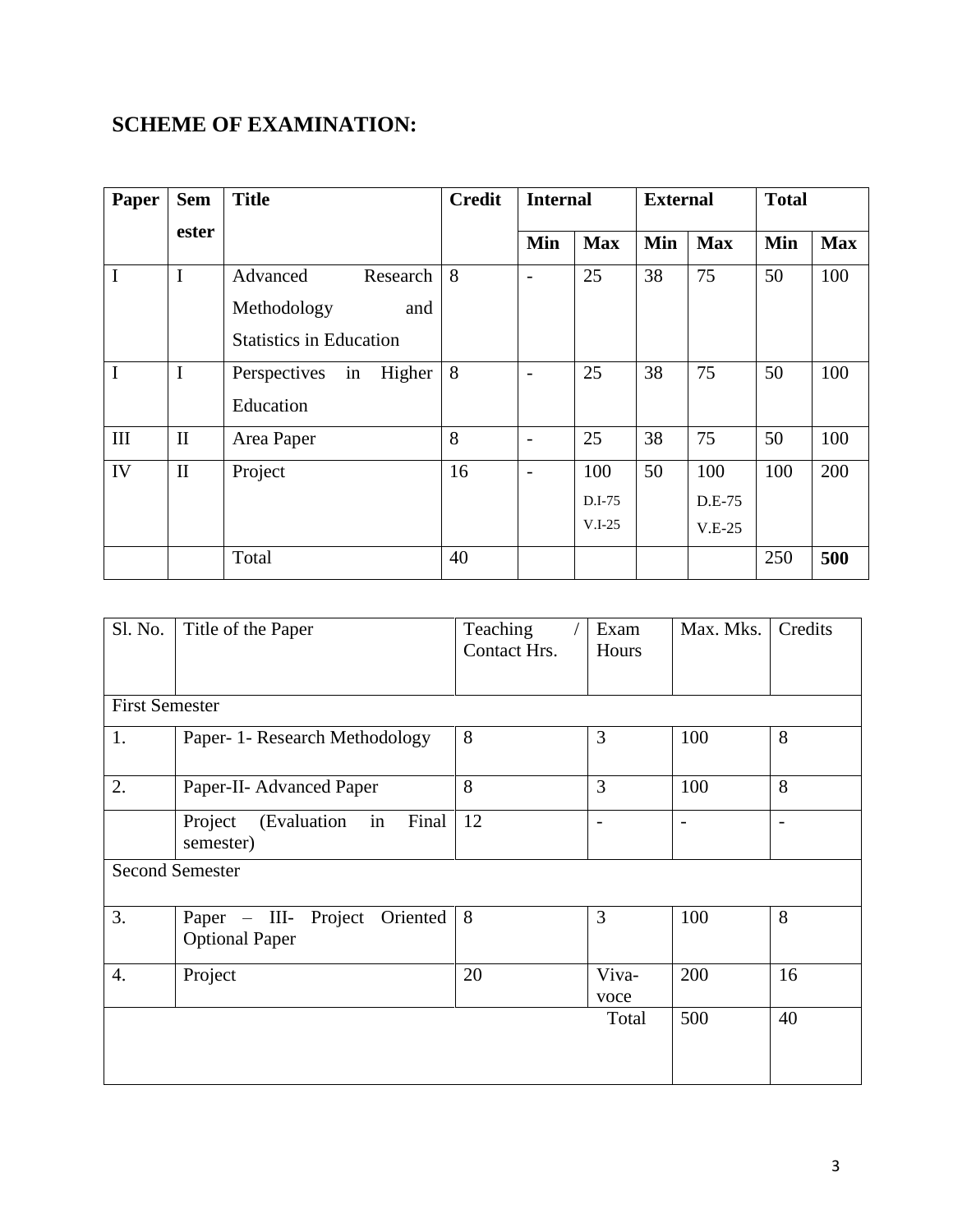### **INTERNAL ASSESSMENT**

The scholars are evaluated according to their performance in

| <b>Total</b>               | 25 marks |
|----------------------------|----------|
| c) Tests (3 in each paper) | 15 marks |
| b) Seminar                 | 5 marks  |
| a) Assignment              | 5 marks  |

#### **Question Paper Pattern for Theory Exam:**

| <b>Type of questions</b> | No. of questions | <b>Marks</b> | <b>Total</b> |
|--------------------------|------------------|--------------|--------------|
| Part A                   | 5                | 5            | 25           |
| $(400 \text{ words})$    | (either/or)      |              |              |
| Part B                   | 5                | 10           | 50           |
| (700 words)              | (either/or)      |              |              |

#### STANDARD OF PASSING:

To pass the M.Phil examination the candidate must obtain at least 50 percent marks in external, 50 percent in the dissertation both in internal and external and 50 percent for participation in research colloquium. The candidates who obtain 60 percent or above marks will be placed in the first class. The candidates who obtains 50 percent and above but less than 60 will be placed in the second class. The candidates who secure below 50 percent marks will be considered failed.

If a candidate passes in the dissertation but fails in the papers, marks obtained by him/her in the dissertation shall be carried over to the subsequent year or years. If a candidate passes in the papers and fails in the dissertation, the marks obtained by him/her in the papers shall be carried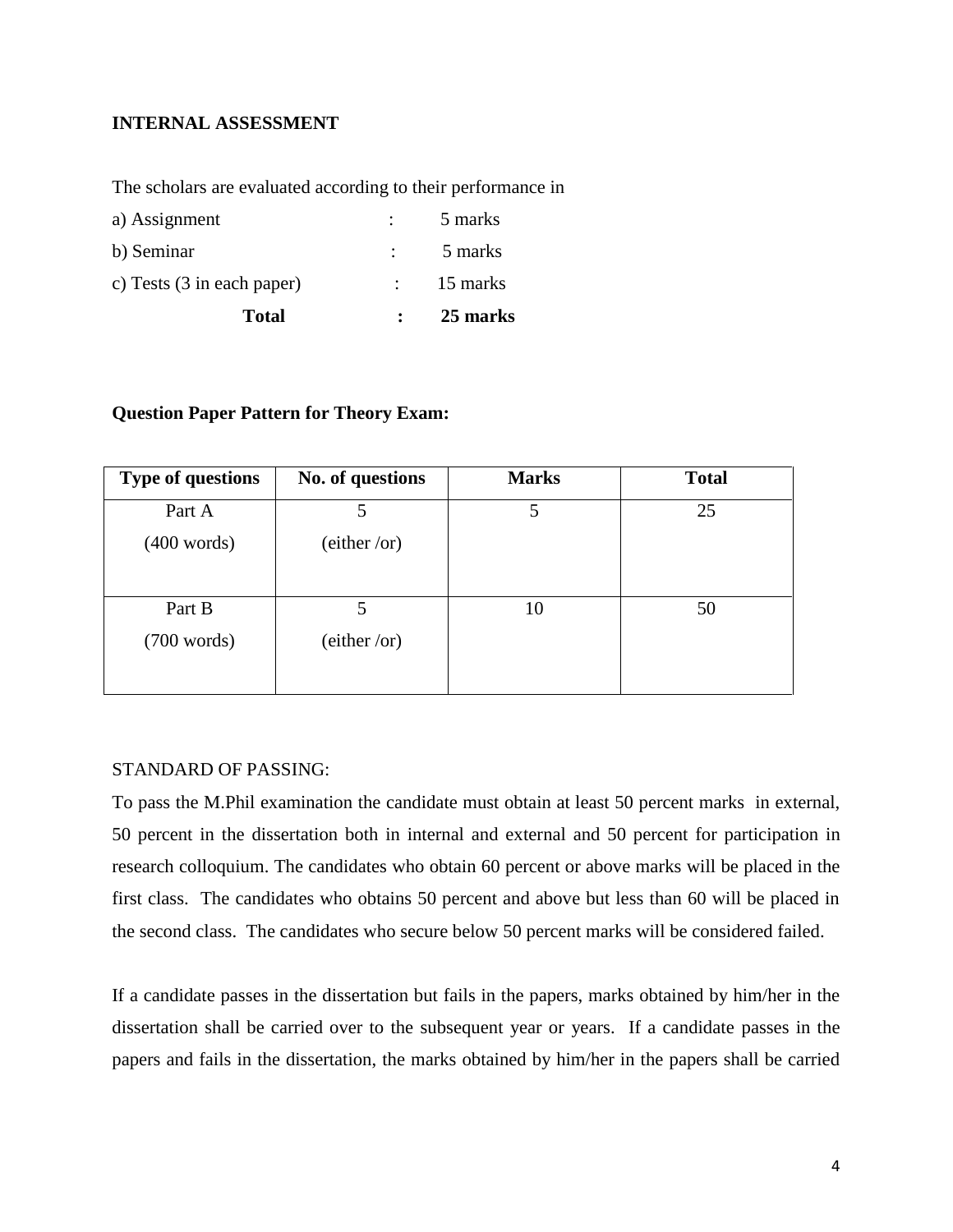over to the subsequent year or years. If a student fails in the theory paper or dissertation the internal mark obtained by him/her shall be carried over to the subsequent year or years.

## VIVA-VOCE BOARD:

The Viva-Voce Board may consist of the HOD, the guide and an external examiner. The quorum may be two, including the external examiner.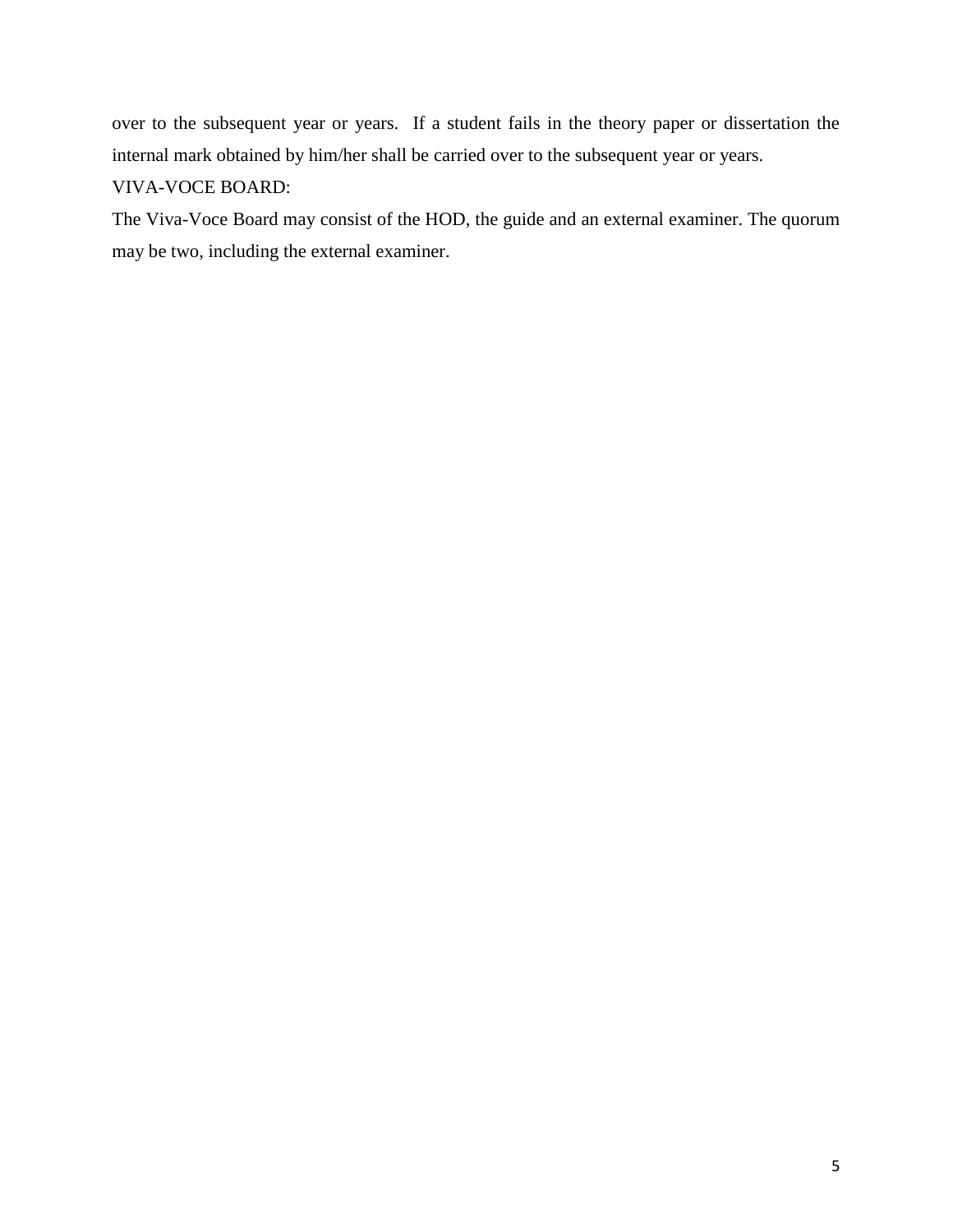### **PAPER-1**

## **ADVANCED RESEARCH METHODOLOGY AND STATISTICS IN EDUCATION**

#### **OBJECTIVES:**

To enable the scholar

- acquire knowledge of different types of research.
- get acquainted with various research designs
- apply the principles for construction and standardization of tools.
- acquire the skills of using Information Technology in Educational research
- undertake educational Research and writing the reports.
- understand the process of preparing research proposals to various agencies.
- undertake educational research and writing the reports.
- understand the meaning and need of statistics in educational researches
- know the difference between descriptive and inferential statistics
- distinguish parametric and non parametric statistics
- Select and apply appropriate statistical techniques in research.

### **UNIT-1: Approaches to Research**

Research – Meaning and Nature, Types of Educational Research – Research Paradigms-Qualitative Approach – Characteristics, Purpose, Types – Phenomenological, Ethnographical, Heuristic, Case studies, Historical Studies, Philosophical Studies, Content Analysis - Quantitative Approach – Experimental, Quasi experimental, Survey, Correlational Studies.

### **UNIT-II: Research Problem, Sampling Techniques & Tools in Research**

Areas of Educational Research – Sources of Problems. Review of Related Literature - Identification of Research Problem – Variables. Hypothesis – Types, Forms and its testing – Errors - Research Proposal –Population – Sample – Methods of Sampling, Tools and Techniques: Observation, Interview, Schedule, Check List, Rating Scale, Inventories and Opinionnaire – Characteristics of a good tool – Construction of tool – Reliability and Validity – Types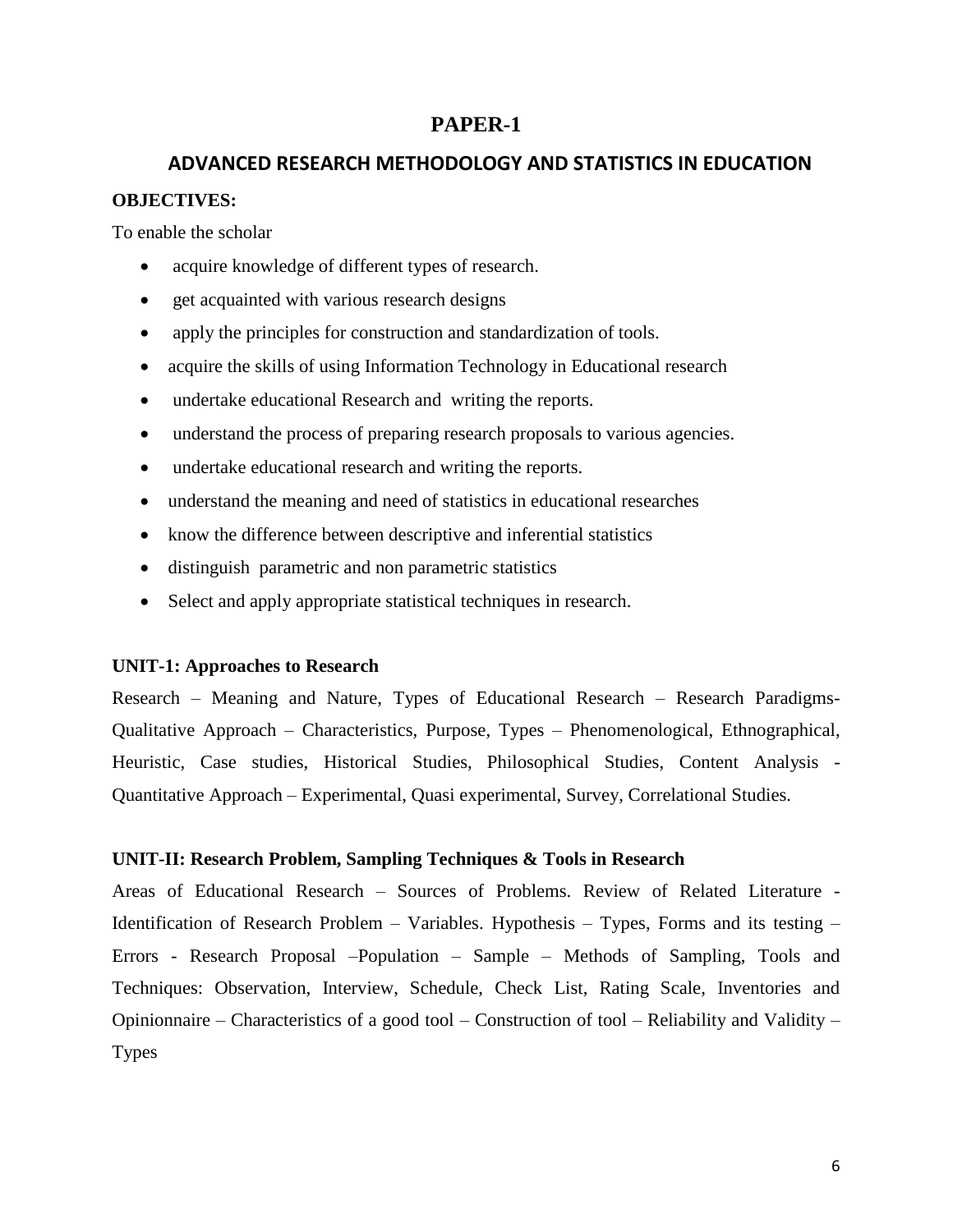#### **UNIT-III: Reporting**

Report: Format, Preliminary, Main Body, Style of Writing, Bibliography, Reference Form, Appendix.

#### **UNIT-IV : Correlational Analysis and Scores Transformation**

Biserial, Point Biserial, Tetrachoric Correlation Phi correlation – Partial Correlation –Multiple Correlation –Linear regression equation - Multiple Regression Equation - Suppressor Variables – Non Metric Variables – Canonical Correlation - Standard Scores – Stanine Score.

#### **UNIT- V : Parametric and Non-Parametric Tests**

Chisquare Test – Median Test – Mann-Whitney Test – Wilcoxon Matched Pairs Test – Kolmogrov Smirnov Test - Difference in groups, 't' test – ANOVA – One & Two way ANOVA – Post ANOVA – ANCOVA. Factor analysis –Cluster analysis

#### *REFERENCES*

- 1. Agarwal, Y.P. 1986, *Statistics Methods*, Sterling Publishes Pvt. Ltd., New Delhi.
- 2. Best, John W. 1992, *Research in Education (9th ed).* Englewood Cliff: Prentice Hall.
- 3. Garret Henry, 1992, *Statistics in Psychology and Education,* Vakils, Feffer & Simon, Bombay.
- *4.* Greene. and D O'livera.M, *Learning to use Statistical tests in Psychology,* Vol II, Open University Press, Buckingham, U.K, 2000.
- *5.* Grewal, P.S., 1987, *Numerical Methods of statistical Analysis,* Sterling Publishers Pvt. Ltd., New Delhi.
- 6. Guilford, J.P. & Frutcher, Benjamin. 1978. *Fundamental Statistics in Psychology and Education*. New York: Holt, McGraw Hill.
- *7.* Gupta, C., 1981, *Fundamentals of Statistics,* Himalaya Publishing House, Bombay.
- 8. Gupta, S.K. 1994. *Applied Statistics for Educational Research*. New Delhi: Mittal Publications.
- 9. Gupta, Santosh. 2005. *Research Methodology and Statistical Techniques*. New Delhi: Deep & Deep Publications.
- 10. Kanji.G.K. *100 Statistical Tests*, Sage Publications, New Delhi. 2003
- 11. Kothari, C.R. 1990.*Research Methodology: Methods and Techniques (2nd ed).* New Delhi: New Age International Publishers.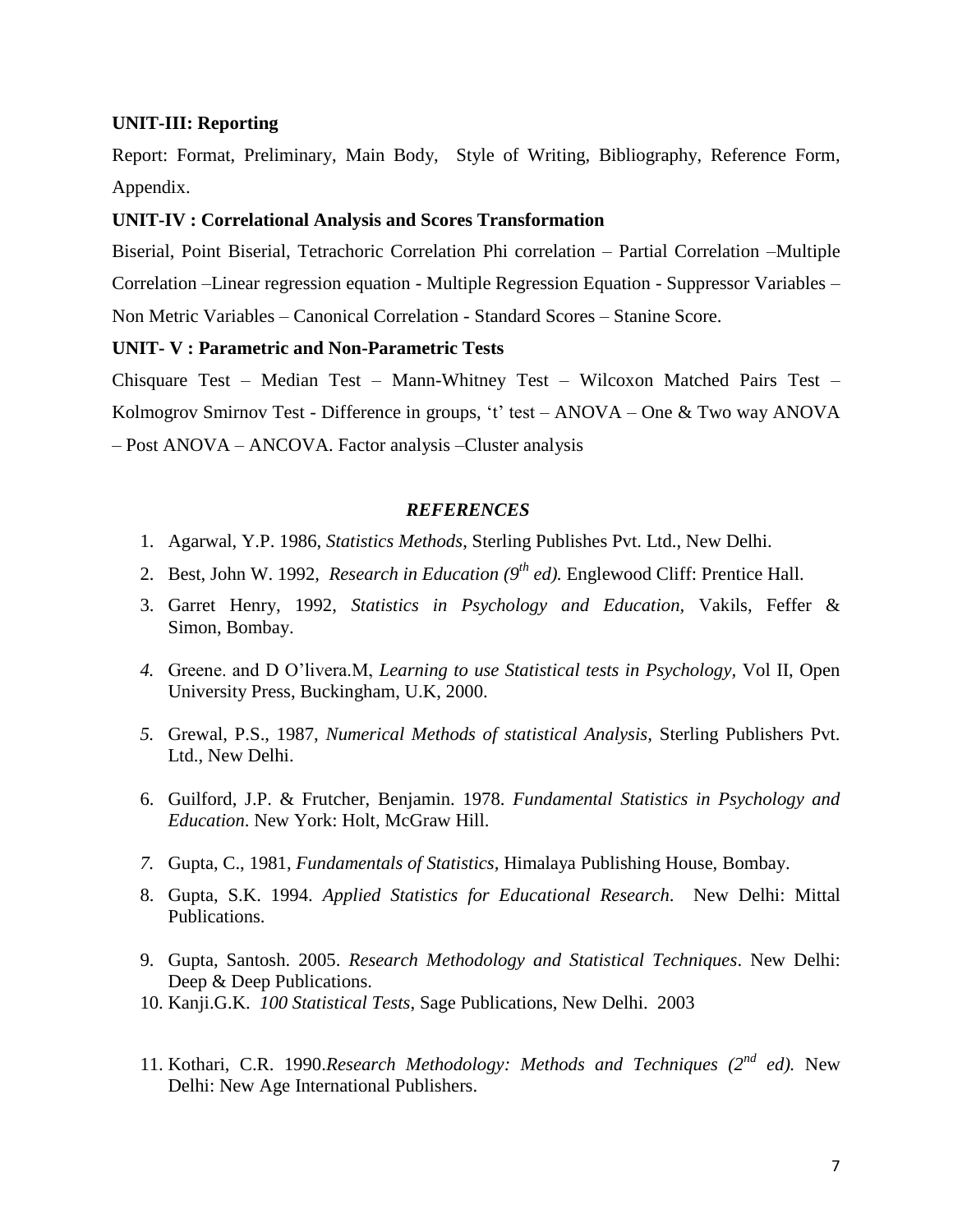- 12. Kothari, K.S 2003. *Research in Education,* Tata McGraw-Hill Publications, New Delhi.
- 13. Koul, Lokesh. 1997. *Methodology of Educational Research.* New Delhi: Vikas Publishing House.
- *14.* Mangal, S.K. *Statistics in Psychology and Education (2nd Edition).* New Delhi: Prentice-Hall of India, 2002.
- 15. Mouly, G.J.1964. *The Science of Educational Research*. New Delhi: Earasia Publication House
- 16. O' Brien, J.A. (1997). Introduction of Information systems. New York: Mc Graw Hill.
- 17. Opie, Clive (Ed.). 2004*. Doing Educational Research: A Guide for First time Researchers.* New Delhi: Vistaar Publications.
- 18. Sidhu, Kulbir Singh. *Methodology of Research in Education*. New Delhi: Sterling Publishers.
- 19. Suter W. Newton. 2005. *Introduction to Educational Research*. New Delhi: Sage Publications.
- 20. Suter W. Newton. 2006. *The Sage Handbook for Research in Education.* New Delhi: Sage Publications.
- **21.** Sharma, R.N. *Statistical Techniques in Educational Research.* Delhi: Surjeet Publications, 2003.
- 22. Sinha, B.L (Ed). 2002. *Statistics in Psychology and Education*. New Delhi: Anmol Publications.
- *23.* Srivastava and Sharma, *Elementary statistics in Psychology and Education,* Sterling Publications, New Delhi 1989.
- *24.* Young Pauline, 1974. *Scientific Social Survey and Research*, Asia Publications, Bombay,
- 25. Best John W. & James V.Khan, *Research in Education,* Prentice Hall of India Pvt.Ltd., New Delhi.
- 26. Sharma, R.A., 2000, *Essentials of Scientific Behavioral Research,* R.Lall Book Depot, Meerat, U.P.
- *27.* James A. O'Brien (1997), *Introduction of Information Systems,* Mc Graw Hill, New York.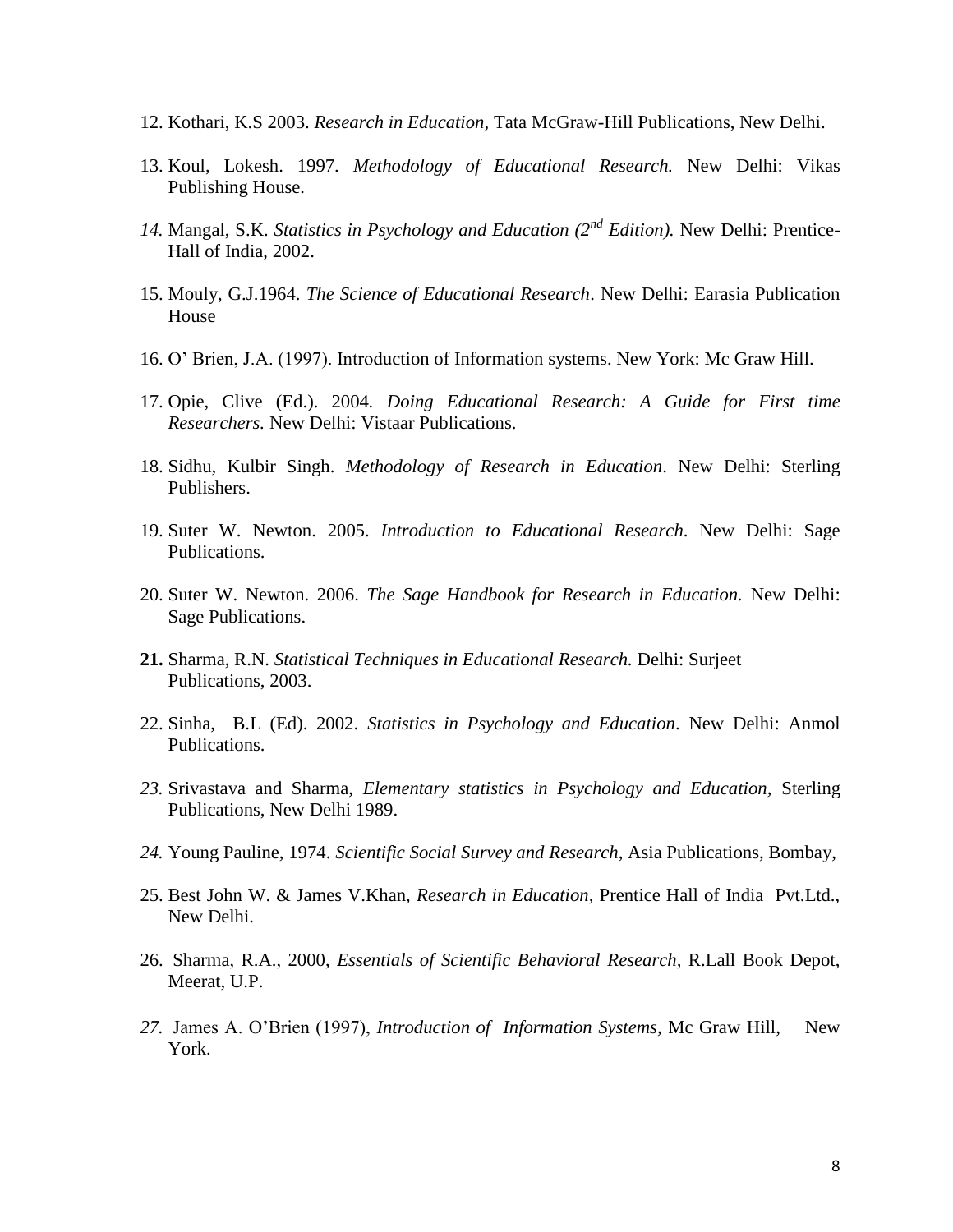# **PAPER-II**

# **PERSPECTIVES IN HIGHER EDUCATION**

### **OBJECTIVES:**

To enable the scholar

- to comprehened the objectives demands, and problems, of Higher Education.
- to acquire knowledge about the managerial aspects of Higher Education.
- to understand the importance of linking community and industry with Higher Education.
- to comprehend the role of ICT in higher education
- to acquire knowledge about the role of funding agencies at Higher Education level.

## **UNIT-I: Trends in Higher Education**

Objectives of Higher Education – Demand for Higher Education – Problems of Higher Education – Policy of admission in Higher Education – Growth of colleges and Universities in recent years – National Policy on Education (1986 &1992) – PoA – National Knowledge Commission (NKC).

## **UNIT-II: Management of Higher Education**

Management of Higher Education – Education in Concurrent list – Types of universities – Decentralization – Democratization of Higher Education – Autonomy to colleges. Innovations in Higher Education – Utilization of modern techniques – Open book exam – self financing colleges – Open university – Distance education – Institutions with linked industries interaction and public sector units.

### **UNIT-III: Community & Higher Education**

Need & Significance of Linking Higher Education with community – Involvement in community development – Participation in Adult Literacy programme – Consultancy services Extension Activities – College complex – need  $\&$  significance of Environmental education – Utilizing community resources – Accountability to community.

### **UNIT-IV: Research in Higher Education**

Research in Higher Education – Needed Research in Higher Education – Teachers and Research - Research organizations in India –Funding Agencies – UGC, CSIR, DST, ICSSR, – Maintenance of Standards in Higher Education- role of ICT in research.